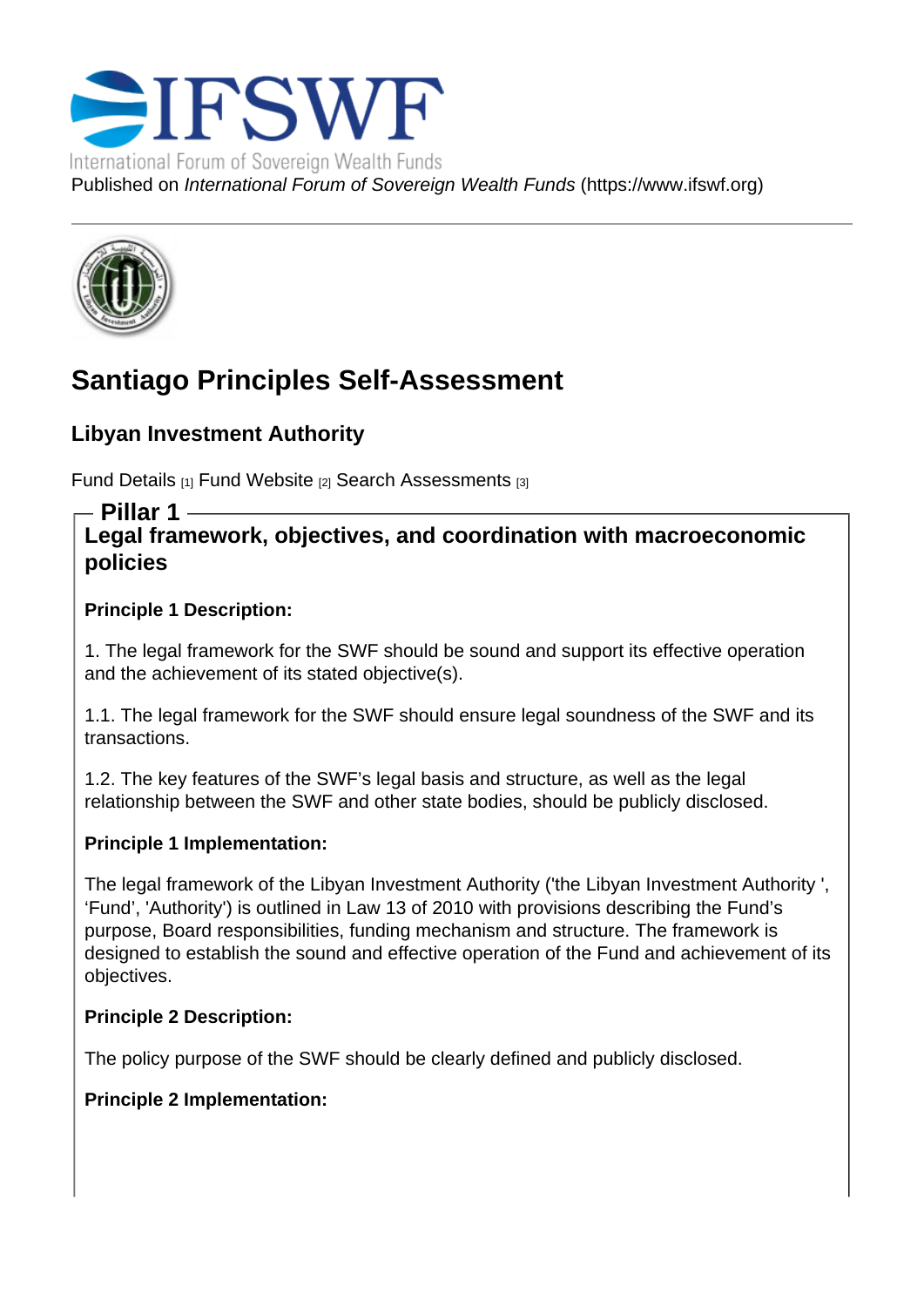The Libyan Investment Authority was established with three main objectives as outlined in Article 5 of Law 13:

- 1. development and diversification of the national economy;
- 2. securing resources for future generations; and
- 3. fiscal stabilization.

## **Principle 3 Description:**

3. Where the SWF's activities have significant direct domestic macroeconomic implications, those activities should be closely coordinated with the domestic fiscal and monetary authorities, so as to ensure consistency with the overall macroeconomic policies.

## **Principle 3 Implementation:**

To ensure consistency, the Libyan Investment Authority's senior-most governing body (Board of Trustees) consists of key government members such as the Prime Minister and Minister of Finance. Moreover, it is the Chairman of the Board's explicit responsibility to coordinate between the Libyan Investment Authority and other relevant public and private bodies and departments with regard to the Libyan Investment Authority's business and activities (Law 13 Article 13.3).

## **Principle 4 Description:**

4. There should be clear and publicly disclosed policies, rules, procedures, or arrangements in relation to the SWF's general approach to funding, withdrawal, and spending operations.

4.1. The source of SWF funding should be publicly disclosed.

4.2. The general approach to withdrawals from the SWF and spending on behalf of the government should be publicly disclosed.

## **Principle 4 Implementation:**

Law 13 sets out the funding, withdrawal and spending arrangements for the Libyan Investment Authority, including arrangements for oversight and public disclosures. The source of funding is highlighted in Articles 15 and 16 together with the approach to withdrawals in Articles 31.

## **Principle 5 Description:**

5. The relevant statistical data pertaining to the SWF should be reported on a timely basis to the owner, or as otherwise required, for inclusion where appropriate in macroeconomic data sets.

## **Principle 5 Implementation:**

The Libyan Investment Authority has sought the support of a third-party advisor to develop a disclosure plan that enhances its on-going reporting requirements under Libyan Law and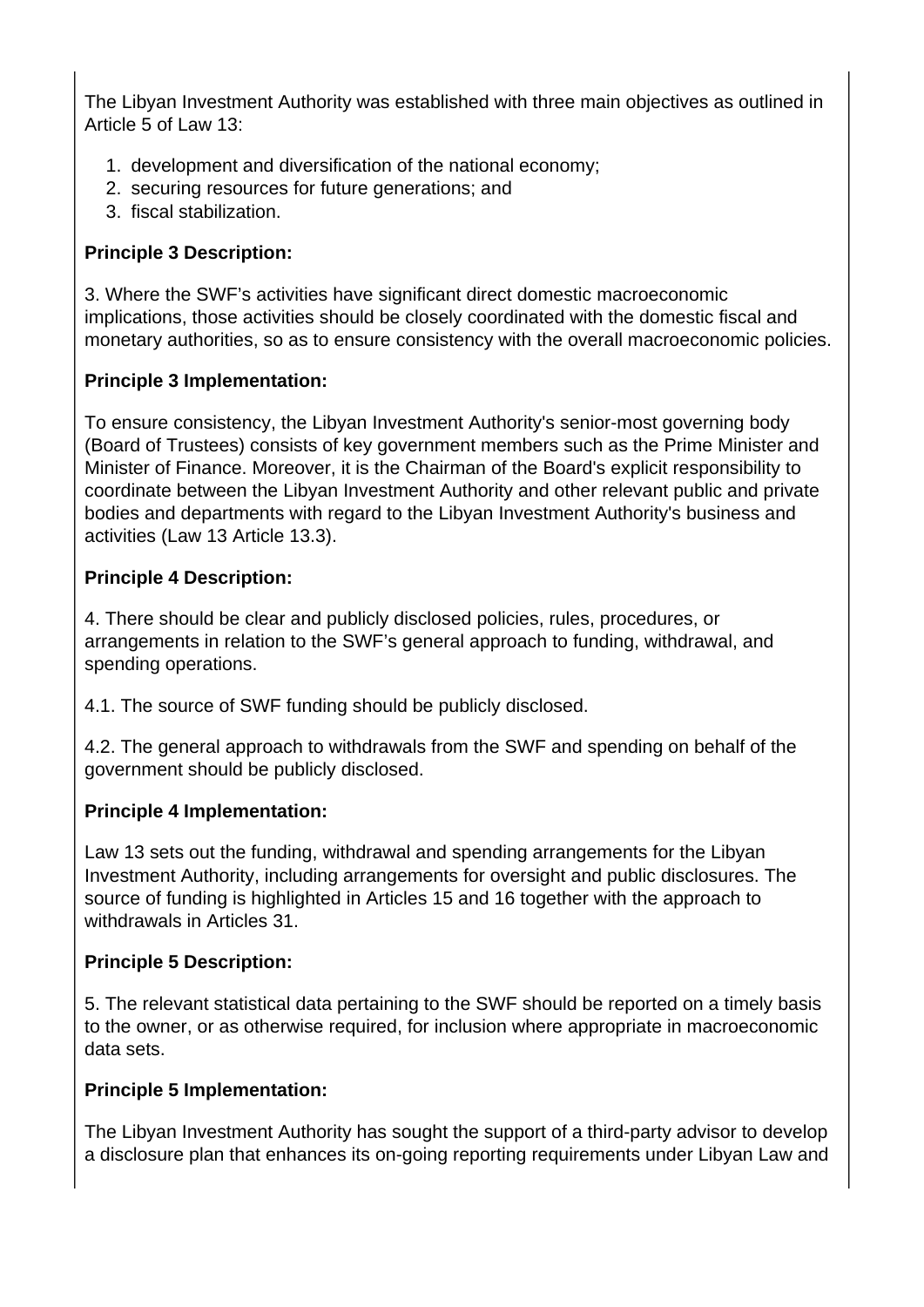# **Institutional Framework and Governance Structure Pillar 2**

#### **Principle 6 Description:**

6. The governance framework for the SWF should be sound and establish a clear and effective division of roles and responsibilities in order to facilitate accountability and operational independence in the management of the SWF to pursue its objectives.

#### **Principle 6 Implementation:**

Law 13 establishes clear operational independence for The Libyan Investment Authority and establishes standards of public accountability.

As an autonomous government entity, the Libyan Investment Authority is legally separate from the Government. This means that, although the Libyan Investment Authority is accountable to the Government, it has operational independence.

#### **Principle 7 Description:**

7. The owner should set the objectives of the SWF, appoint the members of its governing body(ies) in accordance with clearly defined procedures, and exercise oversight over the SWF's operations.

#### **Principle 7 Implementation:**

The objectives of the Libyan Investment Authority and the separation of roles and responsibilities among the Board of Trustees, Board of Directors and the Executive Management are detailed in Law 13.

#### **Principle 8 Description:**

8. The governing body(ies) should act in the best interests of the SWF, and have a clear mandate and adequate authority and competency to carry out its functions.

#### **Principle 8 Implementation:**

Law 13 outlines the responsibilities and mandate of the Libyan Investment Authority's governing bodies including the separation of roles and responsibilities among the Board of Trustees, Board of Directors and the Executive Management.

## **Principle 9 Description:**

9. The operational management of the SWF should implement the SWF's strategies in an independent manner and in accordance with clearly defined responsibilities.

#### **Principle 9 Implementation:**

The Libyan Investment Authority has clear operational independence between the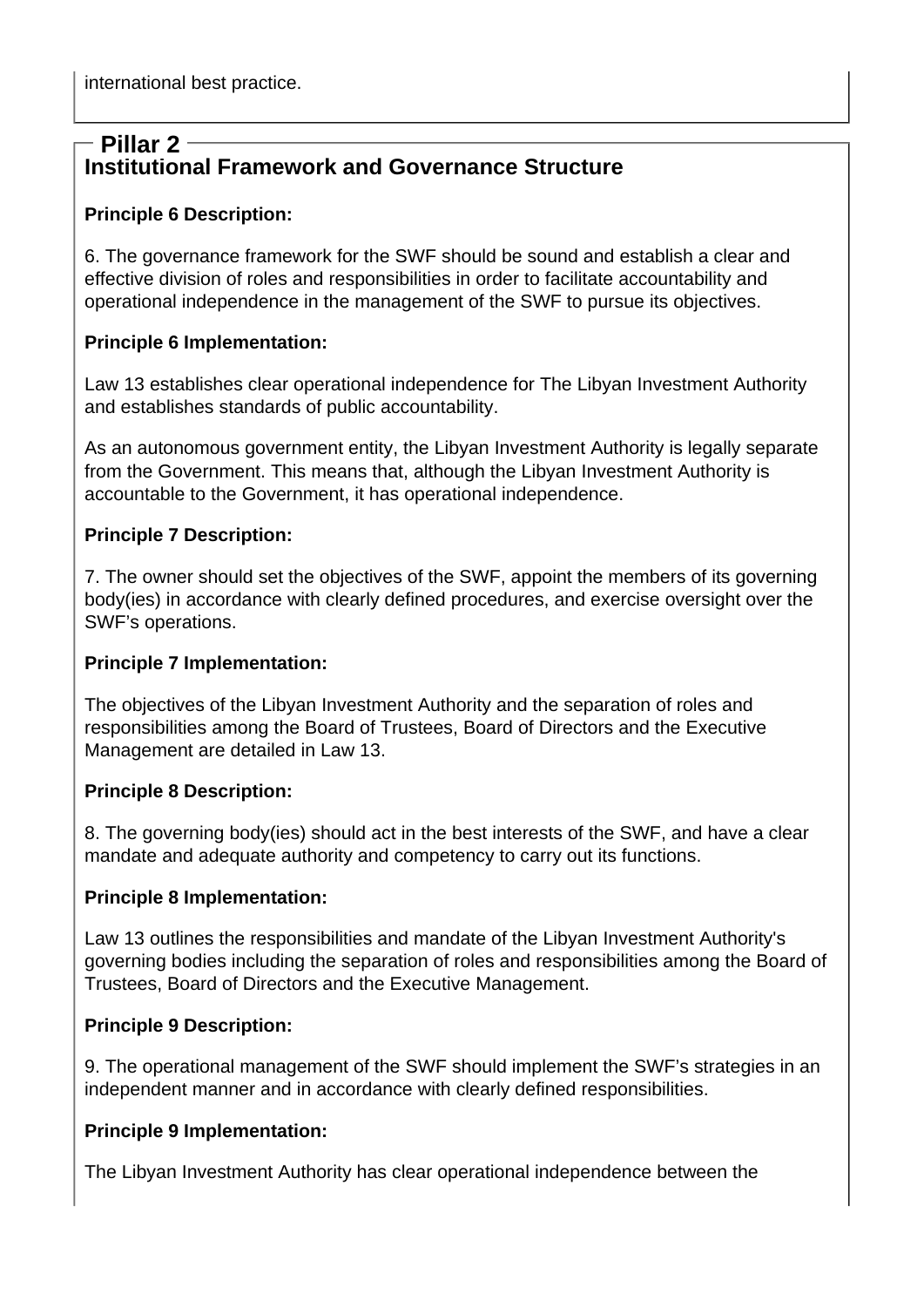Trustees, Board of Directors and the Executive Management. Law 13 articulates the delegated responsibilities of Executive Management.

## **Principle 10 Description:**

10. The accountability framework for the SWF's operations should be clearly defined in the relevant legislation, charter, other constitutive documents, or management agreement.

## **Principle 10 Implementation:**

Accountability arrangements, including the requirement for publication of annual reports and provision of reports to the Government, are detailed in Law 13.

## **Principle 11 Description:**

11. An annual report and accompanying financial statements on the SWF's operations and performance should be prepared in a timely fashion and in accordance with recognized international or national accounting standards in a consistent manner.

## **Principle 11 Implementation:**

The Libyan Investment Authority prepares its financial statements on an annual basis using accounting principles that are considered appropriate to its unique situation. The Libyan Investment Authority has recently contracted with a leading international accounting firm to update and close the accounts and to then have these audited by an external auditor.

# **Principle 12 Description:**

12. The SWF's operations and financial statements should be audited annually in accordance with recognized international or national auditing standards in a consistent manner.

## **Principle 12 Implementation:**

The Libyan Investment Authority has recently contracted with a leading international accounting firm to update and close the accounts and to then have these audited by an external auditor.

## **Principle 13 Description:**

13. Professional and ethical standards should be clearly defined and made known to the members of the SWF's governing body(ies), management, and staff.

# **Principle 13 Implementation:**

The Libyan Investment Authority has sought the support of a third-party advisor to review and publish the Code of Conduct incorporating requirements under Libyan Law and international best practice.

# **Principle 14 Description:**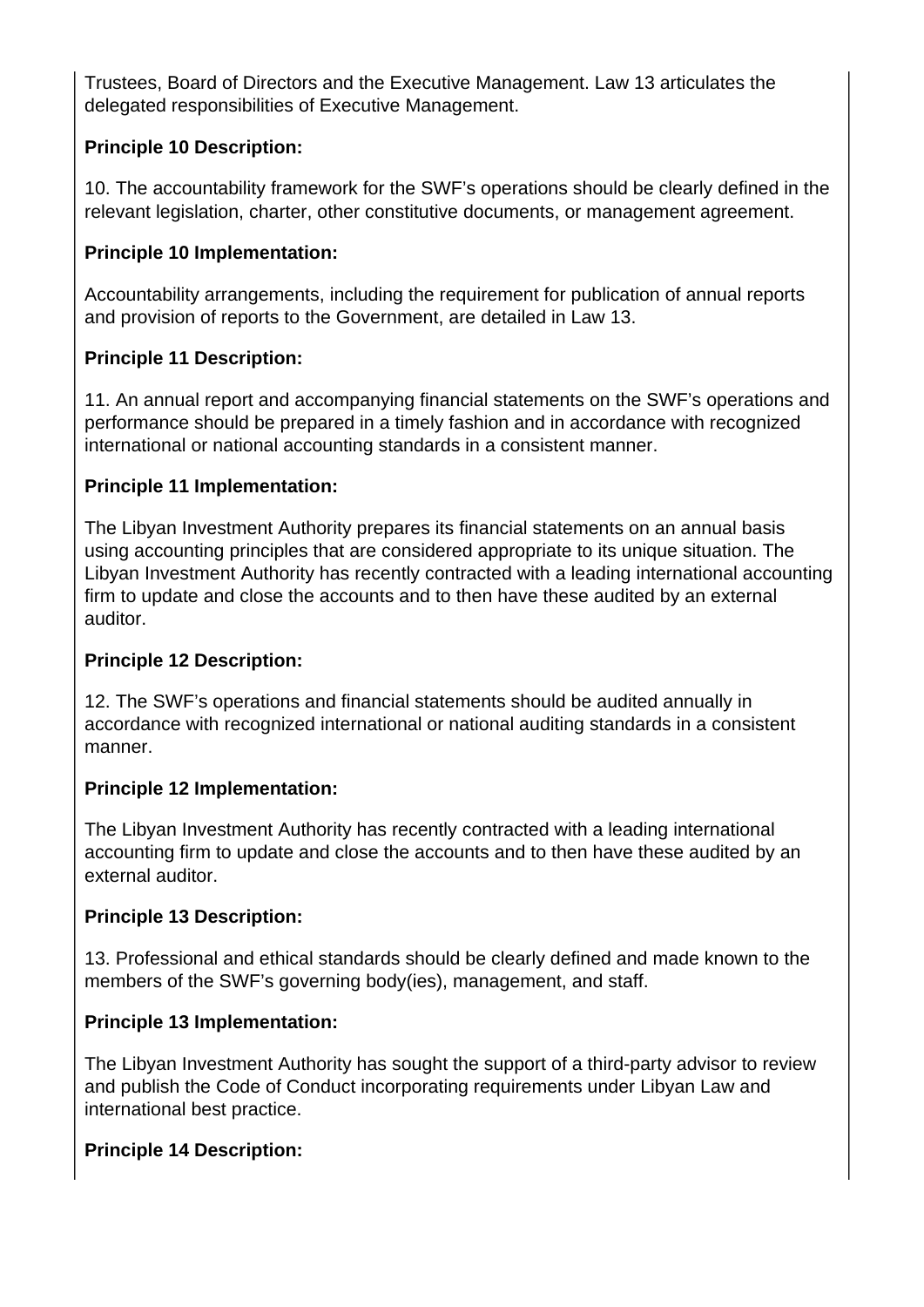14. Dealing with third parties for the purpose of the SWF's operational management should be based on economic and financial grounds, and follow clear rules and procedures.

## **Principle 14 Implementation:**

The Libyan Investment Authority has sought the support of a third-party advisor to develop and publish a Third-Party Management Policy and a Procurement Policy incorporating requirements under Libyan Law and international best practice.

## **Principle 15 Description:**

15. SWF operations and activities in host countries should be conducted in compliance with all applicable regulatory and disclosure requirements of the countries in which they operate.

## **Principle 15 Implementation:**

The Libyan Investment Authority's Legal & Compliance Department is responsible for ensuring adherence to host country rules and applicable laws. Through third-party custodians and other sources, The Libyan Investment Authority monitors legislative developments in jurisdictions in which it manages investments.

## **Principle 16 Description:**

16. The governance framework and objectives, as well as the manner in which the SWF's management is operationally independent from the owner, should be publicly disclosed.

## **Principle 16 Implementation:**

The governance framework and objectives of the Board of Trustees, Board of Directors and the Libyan Investment Authority are set out in Law 13. The Law establishes the independence and accountability arrangements of the Board of Directors and the Libyan Investment Authority.

# **Principle 17 Description:**

17. Relevant financial information regarding the SWF should be publicly disclosed to demonstrate its economic and financial orientation, so as to contribute to stability in international financial markets and enhance trust in recipient countries.

# **Principle 17 Implementation:**

The Libyan Investment Authority has sought the support of a third-party advisor to develop a disclosure plan that enhances its on-going reporting requirements under Libyan Law and international best practice.

# **Investment and Risk Management Framework Pillar 3**

**Principle 18 Description:**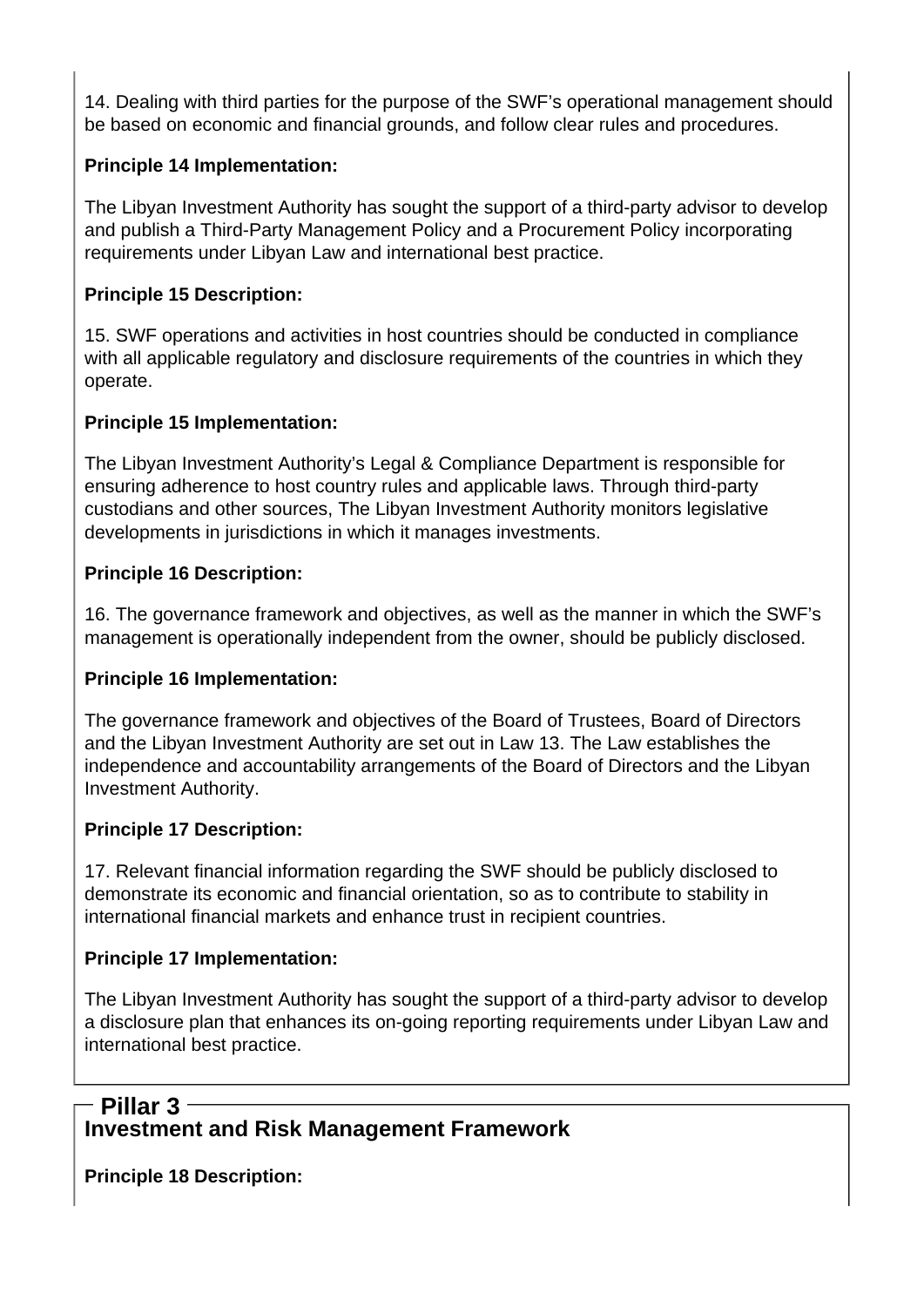18. The SWF's investment policy should be clear and consistent with its defined objectives, risk tolerance, and investment strategy, as set by the owner or the governing body(ies), and be based on sound portfolio management principles.

18.1. The investment policy should guide the SWF's financial risk exposures and the possible use of leverage.

18.2. The investment policy should address the extent to which internal and/or external investment managers are used, the range of their activities and authority, and the process by which they are selected and their performance monitored.

18.3. A description of the investment policy of the SWF should be publicly disclosed.

## **Principle 18 Implementation:**

The Libyan Investment Authority's international assets are currently under sanctions (United Nations Security Resolution 1970 as of 2011). The Libyan Investment Authority is currently evaluating options and the associated investment policies to enhance the management of these assets.

## **Principle 19 Description:**

19. The SWF's investment decisions should aim to maximize risk-adjusted financial returns in a manner consistent with its investment policy, and based on economic and financial grounds.

19.1. If investment decisions are subject to other than economic and financial considerations, these should be clearly set out in the investment policy and be publicly disclosed.

19.2. The management of an SWF's assets should be consistent with what is generally accepted as sound asset management principles.

## **Principle 19 Implementation:**

The Libyan Investment Authority's investment decisions are based on its economic objectives as set out in Law 13 and its obligations under UNSR 1970 of 2011.

## **Principle 20 Description:**

20. The SWF should not seek or take advantage of privileged information or inappropriate influence by the broader government in competing with private entities.

## **Principle 20 Implementation:**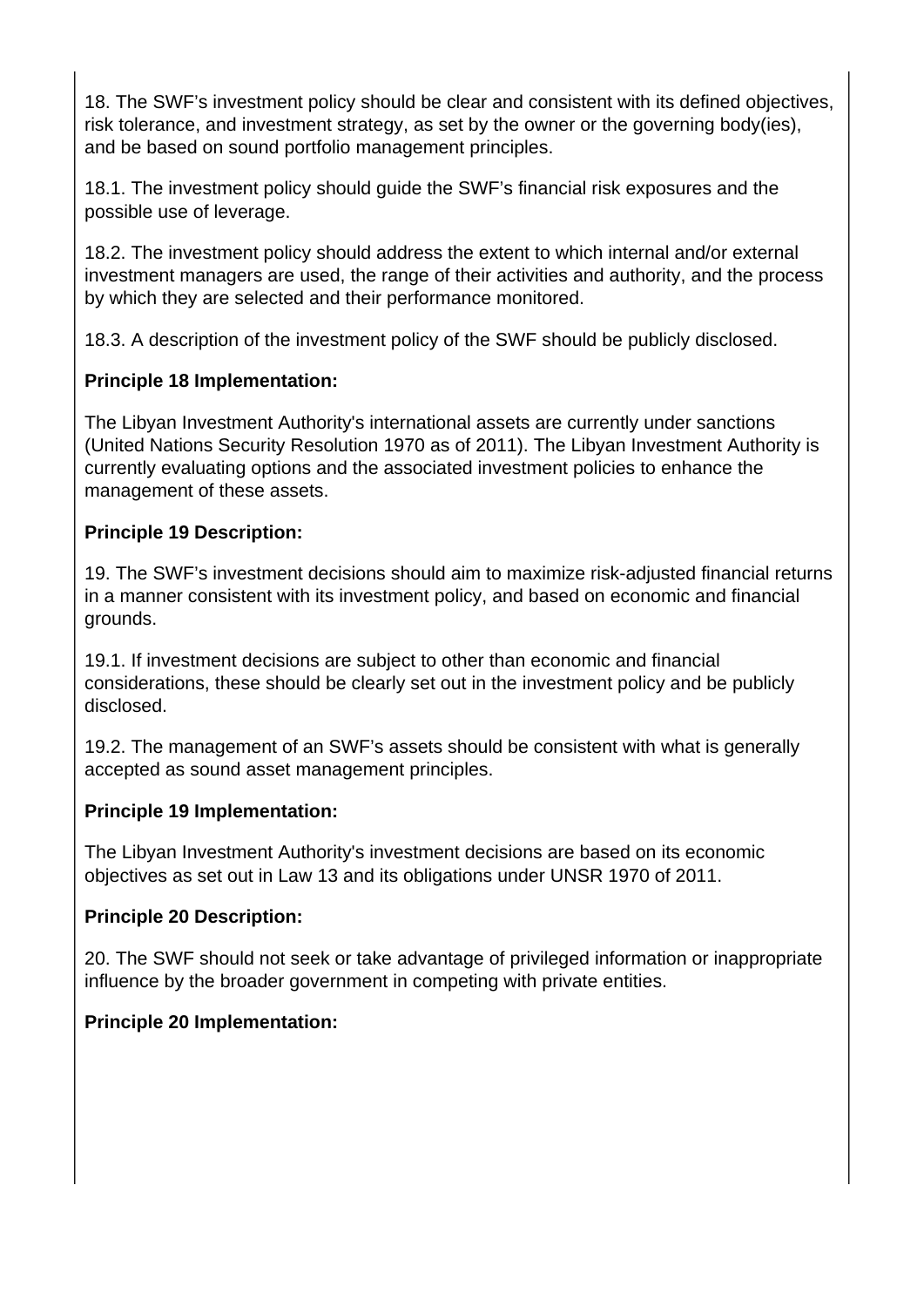Law 13 establishes clear operational independence and standards of public accountability for the Libyan Investment Authority. As an autonomous government entity, the Libyan Investment Authority is legally separate from the Government. This means that, although the Libyan Investment Authority is accountable to the Government, it has operational independence.

# **Principle 21 Description:**

21. SWFs view shareholder ownership rights as a fundamental element of their equity investments' value. If an SWF chooses to exercise its ownership rights, it should do so in a manner that is consistent with its investment policy and protects the financial value of its investments. The SWF should publicly disclose its general approach to voting securities of listed entities, including the key factors guiding its exercise of ownership rights.

## **Principle 21 Implementation:**

The Libyan Investment Authority understands and is committed to fulfilling its responsibilities as a global investor where practical whilst under UNSR 1970 of 2011.

#### **Principle 22 Description:**

22. The SWF should have a framework that identifies, assesses, and manages the risks of its operations.

22.1. The risk management framework should include reliable information and timely reporting systems, which should enable the adequate monitoring and management of relevant risks within acceptable parameters and levels, control and incentive mechanisms, codes of conduct, business continuity planning, and an independent audit function.

22.2. The general approach to the SWF's risk management framework should be publicly disclosed.

#### **Principle 22 Implementation:**

The Libyan Investment Authority understands and is committed to implementing a holistic risk management framework to comprehensively identify and analyze all types of risks across asset classes and to ensure any potential issues are managed efficiently and effectively.

#### **Principle 23 Description:**

23. The assets and investment performance (absolute and relative to benchmarks, if any) of the SWF should be measured and reported to the owner according to clearly defined principles or standards.

#### **Principle 23 Implementation:**